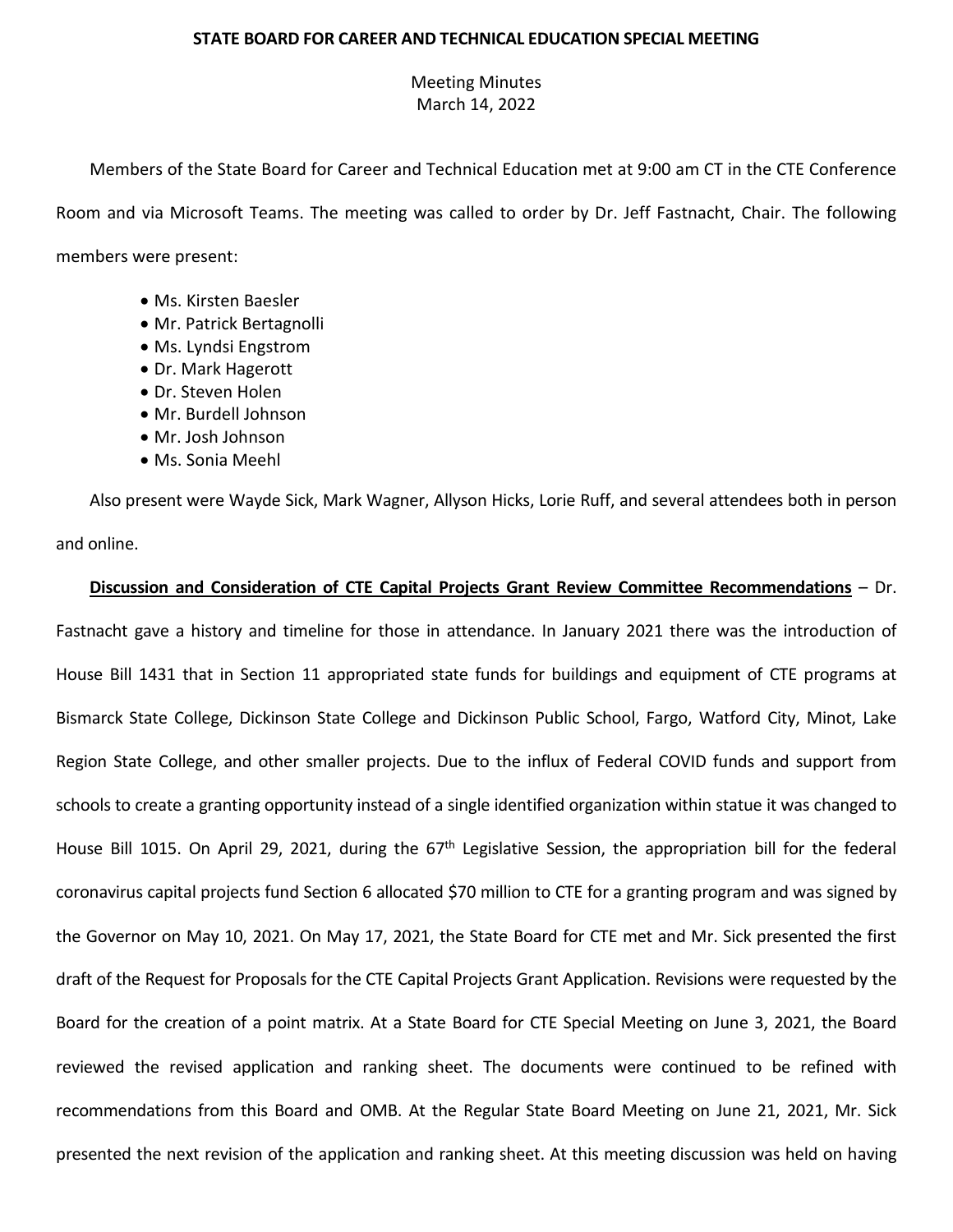separate rounds of applications, legislative intent of the funds and deadline dates. Points on the ranking sheet was increased for Workforce Partners section and decreased in the budget section. The Board set October 1, 2021, and November 1, 2021, as deadline dates with \$35 million allocated for each application group.

In September 2021, federal guidance was received from the US Treasury with a focus on the building of multipurpose community facilities designed to jointly or directly enable work, education, and health monitoring. There was an emphasis on full-service community schools, access to internet and libraries and to improve community health centers. These guidelines by the US Treasury required a restart of the application process. At the October 25, 2021, State Board for CTE Regular Meeting, this Board reviewed application revisions based on US Treasury guidance and revised application deadlines due to the changes in health monitoring and the upcoming Special Session.

During the 67<sup>th</sup> Legislative Assembly Special 2021 Session, House Bill 1505 was introduced. This changed the projects funding allocation from \$70 million to \$68,276,228 and added Federal State Fiscal Recovery Funds of \$20 million for a total of \$88,276,228.

At the November 22, 2021, State Board for CTE Meeting, funding changes were discussed along with the emphasis on 'shovel ready' applications. At that time new application, re-application deadlines were set to allow consideration of the added health monitoring guidelines. Application approval dates were set for January 31, 2022, for the first round and March 31, 2022, for the second round.

On January 14, 2022, the Review Committee held their first meeting to review applications and rankings for shovel ready programs. The Review Committee made recommendations for grant awards for the first \$20 million. At the January 24, 2022, State Board for CTE Regular Meeting the Board received the first recommendations for shovel ready projects and their recommendation for the awards for the initial \$20 million. This Board approved funding of \$6,666,666 to each the Southwest Area CTE Academy, Minot Public Schools and Bakken Area Skills Center. No requests for additional documentation were made at this time. The Board discussed non-compliant projects as determined by the Review Committee. Those applications were Dunseith and Belcourt and no other applications were identified as not meeting guidelines.

On February 14, 2022, the Review Committee met again. These meeting minutes and recording link were provided to the Board in the March 14, 2022, meeting material packet. The application rankings and funding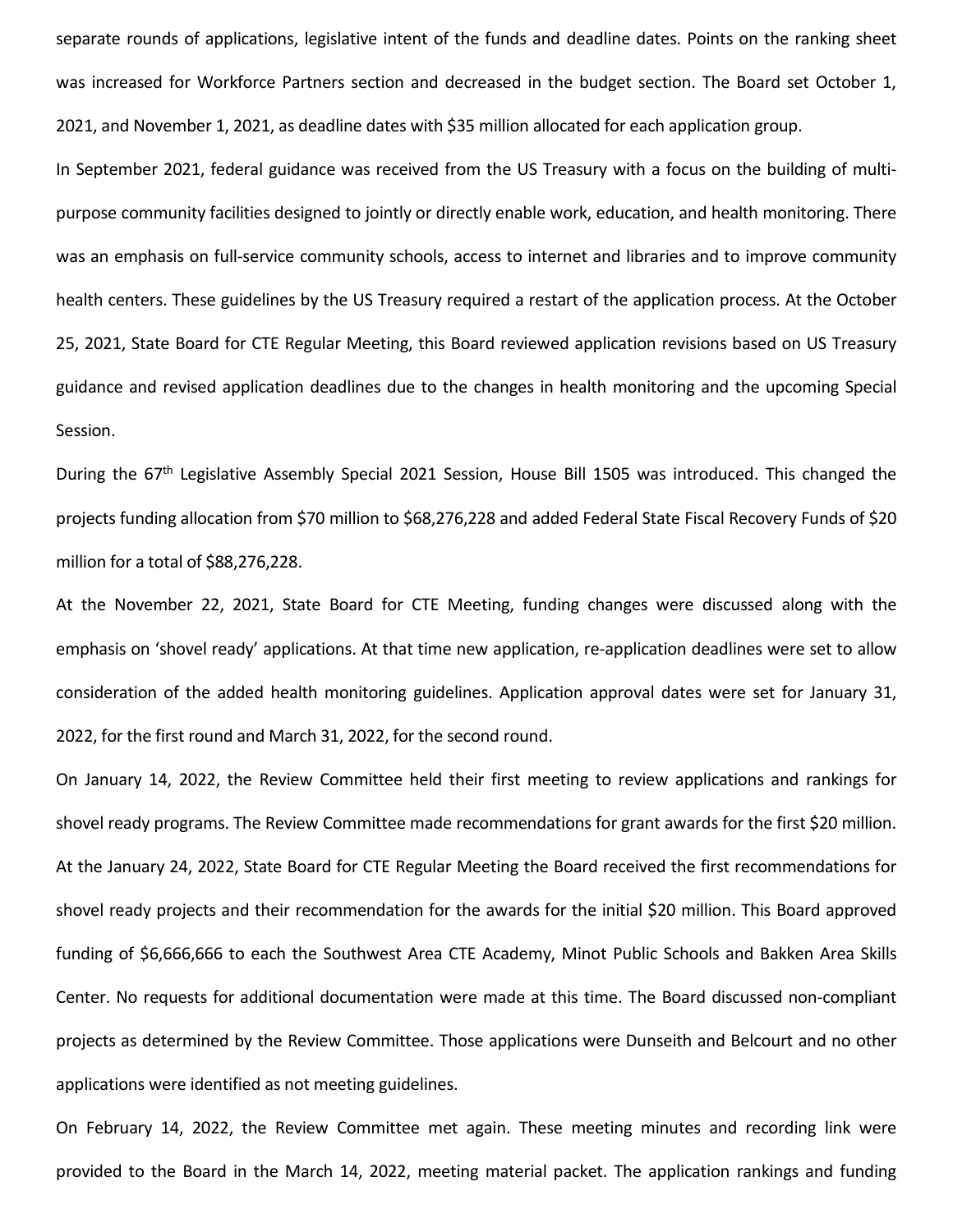recommendations were motioned and approved unanimously by the Review Committee. On February 25, 2022, the Review Committee met again to reconsider their February 14, 2022, recommendations for this Board. Those meeting minutes and recording link was also provided in the March 14, 2022, meeting material packet. The Review Committee revised its point ranking and funding allocation from February 14, 2022, and the recommendations were approved unanimously by the Committee.

During the State Board for CTE Regular Meeting on February 28, 2022, the CTE Capital Project Application Review was an agenda item. Discussion was held on the recommendation of the Committee, the process and document retention. This Board asked Mr. Sick to go back to the committee and retrieve supporting documentation including point ranking rubrics and notes. These documents were also in the March 14, 2022, material packet. Dr. Fastnacht commended the Review Committee and Mr. Sick for all their hard work on these applications. He then reminded Board members that it had discussed how challenging this process was going to be and that the Board knew when this started that some projects would be funded and some would not. This Board has a great responsibility and privilege to distribute funds to programs in our state that will create workforce training opportunities to benefit North Dakota students for many years to come. The Board can also carry the message during the 68<sup>th</sup> Legislative Session that these funds were greatly appreciated but that additional funding is needed.

Dr. Fastnacht asked Ms. Allyson Hicks from Office of Attorney General for any guidance for this Board as the Board proceeds. Ms. Hicks stated she was not at the last State Board for CTE Regular meeting but has watched the recording and wanted to clarify that grant procedures are not governed by Procurement laws and rules and are not run through the OMB State Procurement Office. There is no mandatory procedure, no required process and no required protest or appeal period. The only guidelines are those in 2021 House Bill 1015 Section 6, the federal guidelines from the US Treasury, and the guidelines set by this Board. As long as the recommendations from the Review Committee follow these guidelines that is all that is required in regard to legality of the process. These are only recommendations and the Board can either agree or disagree with them. It is ultimately this Board's decision.

Ms. Baesler then moved to approve \$3,333,334 for the Southwest Area CTE Academy because they have met all of the federal expectations and statutory requirements. Ms. Engstrom seconded the motion. Discussion was held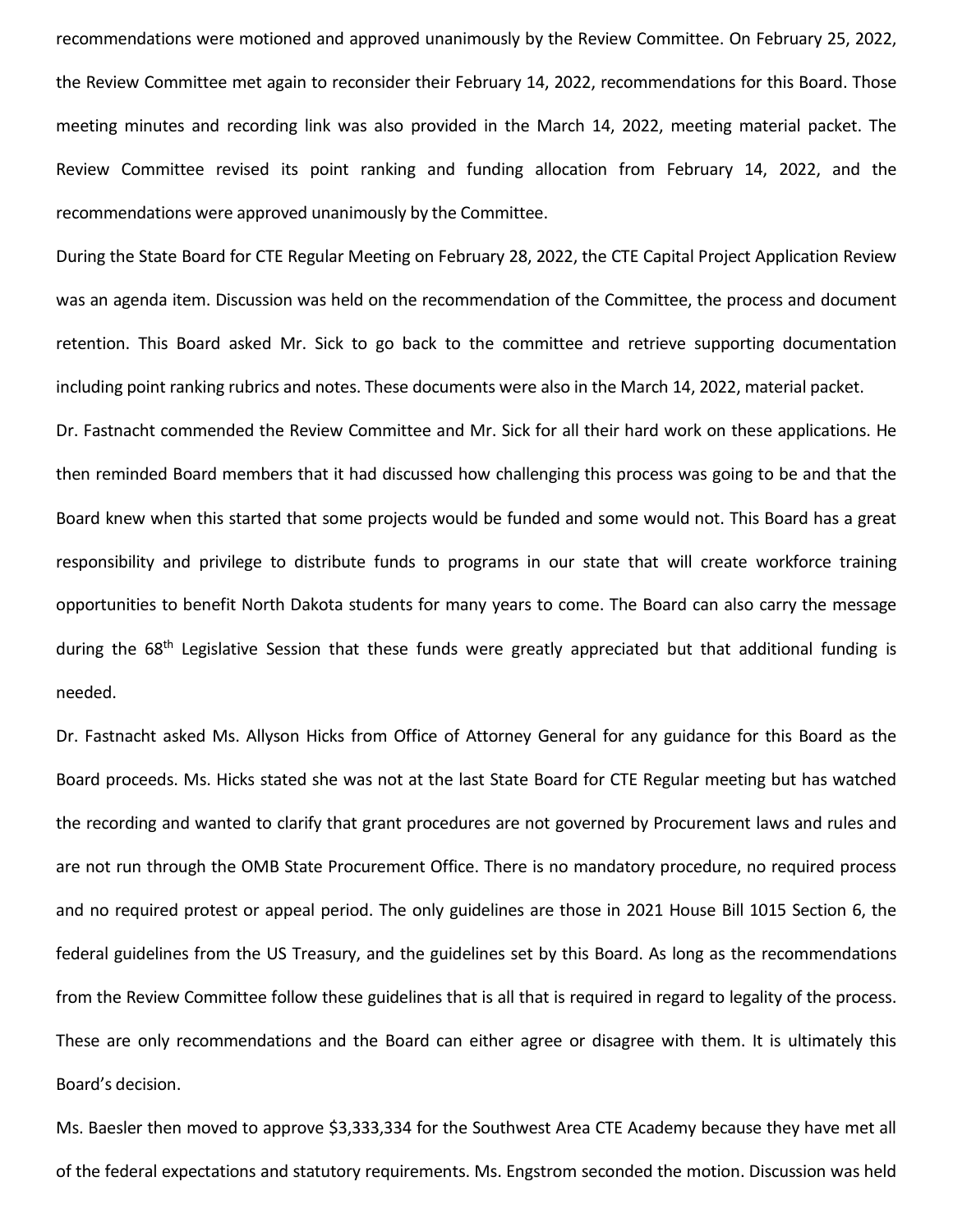on which applications have met all the requirements and Ms. Baesler listed in no particular order Southwest Area CTE Academy, Career Impact Academy, Bakken Skills Center, Minot Public Schools, Cass County Career and Technical Education Center and Williston Basin. Ms. Meehl agreed that these six mentioned had no specific concerns raised and nothing was suggested to be pulled out of them by the Review Committee. She went on to explain that she had reviewed the individual scores that were provided and found that Williston's project was one step below North Valley. She supports the motion but reserves the right to question the top six when discussing the lower ranked projects.

Ms. Meehl stated she supports this motion because of the strength of the Southwest Area project. They formed a new center and is shovel ready. Program offerings include Ag, Auto Tech, Construction Management, Culinary, Diesel, Health Careers, IT, Tech & Engineering and Welding. It was highly scored not just in the consensus scoring but in all the individual scores the Board was provided. An extensive needs assessment was completed. In her opinion, this is a strong application. A roll call vote was administered:

Ms. Meehl – Aye Ms. Baesler – Aye Mr. Bertagnolli - Aye Ms. Engstrom – Aye Dr. Holen - Aye Mr. Burdell Johnson - Aye Mr. Josh Johnson - Aye Dr. Hagerott – Aye Dr. Fastnacht – Aye

Motion passed unanimously 9-0

Ms. Baesler then moved to approve the Career Impact Academy Grand Forks for \$10,000,000. It was seconded by Ms. Meehl. Ms. Meehl highlighted the application and that it's governance will be the existing virtual CTE Board. It includes some new construction and the program offerings are very robust with Aerospace, Automotive, Building Trades, Culinary, Electronics/Manufacturing, Engineering/Robotics, IT, Medial, Precision Ag and Welding. Very highly needed programs. Multiple member schools with needs assessment completed. She supports the motion.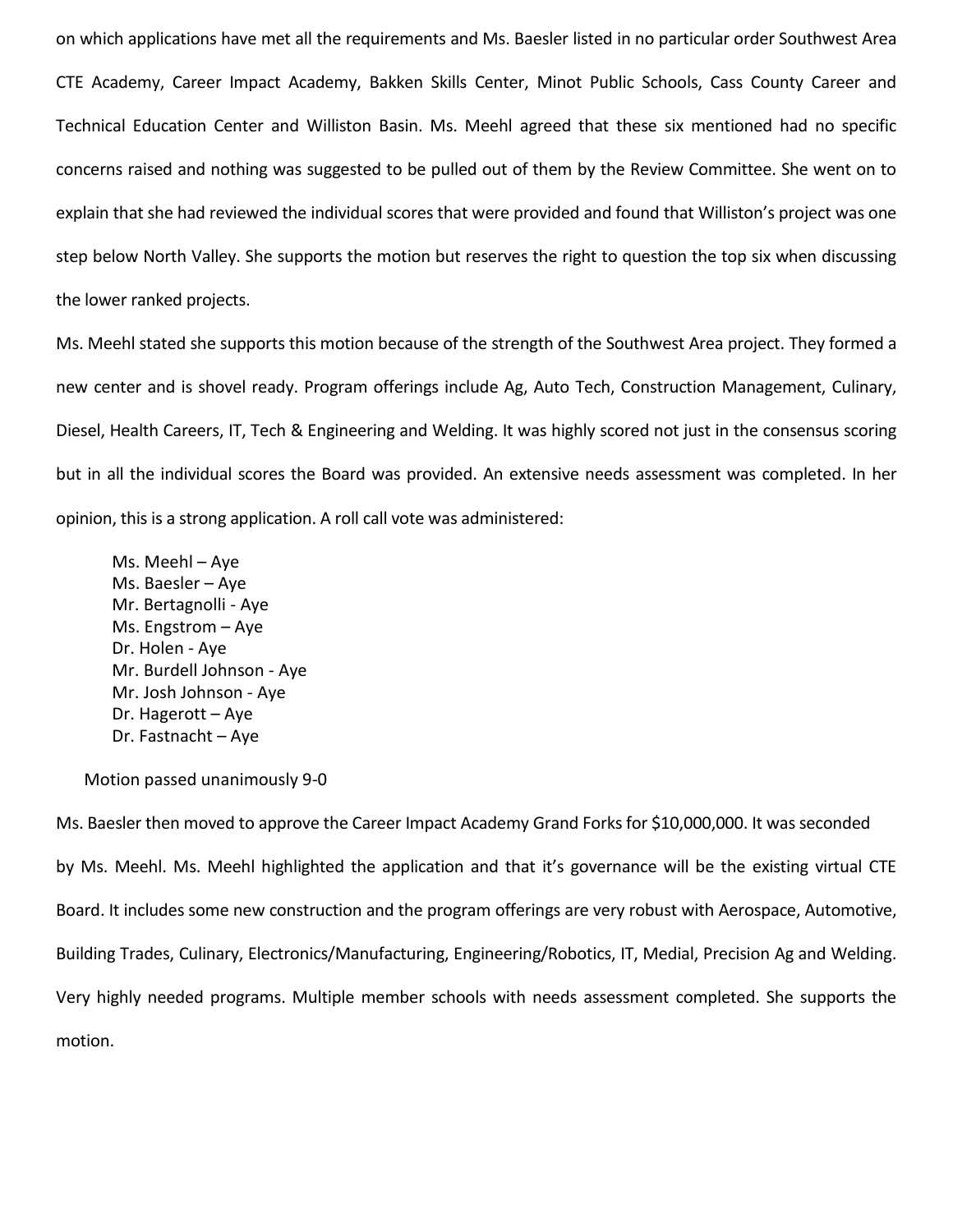Ms. Baesler – Aye Mr. Bertagnolli - Aye Ms. Engstrom – Aye Dr. Hagerott – Aye Dr. Holen - Aye Mr. Burdell Johnson - Aye Mr. Josh Johnson – Aye Ms. Meehl – Aye Dr. Fastnacht – Aye

Motion passed unanimously 9-0

Ms. Meehl moved to approve the recommended funding of the additional \$3,333,334 for the Bakken Area Skills Center in Watford City and seconded by Ms. Baesler. Dr. Holen abstained from discussion and voting as he is the Superintendent of McKenzie County Public School District No. 1 in Watford City. Ms. Meehl reported that this is a strong application with a number of schools on board to partner, focus on workforce solutions and has excellent postsecondary and workforce partnerships. Programs are Health Careers, Automation, Building Trades, Energy and Agriculture all important to that region. Ms. Meehl did state a concern for her that this application did not include any other schools. Mr. Sick clarified that six schools were listed to be partners of this project – Ray, Trenton, Tioga, Grenora, Crosby and Alexandria. With no further discussion a roll call vote was administered:

Mr. Bertagnolli - Aye Ms. Engstrom – Aye Dr. Hagerott – Aye Dr. Holen – Abstain Mr. Burdell Johnson - Aye Mr. Josh Johnson – Aye Ms. Meehl – Aye Ms. Baesler – Aye Dr. Fastnacht – Aye

Motion passed 8-0-1 Abstain

Next Ms. Baesler moved to approve the Minot Public Schools additional \$3,333,334 project and was seconded by Mr. Josh Johnson. Ms. Meehl reported that she was very impressed with the Minot application, easy to read and well put together. They have robust offerings and the courses they will offering are very important program areas so she supports the motion. Dr. Fastnacht asked for clarification on why Board is approving the Minot Public Schools application before the North Valley CTC, which is ranked higher in the recommendations from the Review Committee. Ms. Engstrom reported that the consistency between the two recommendations from the February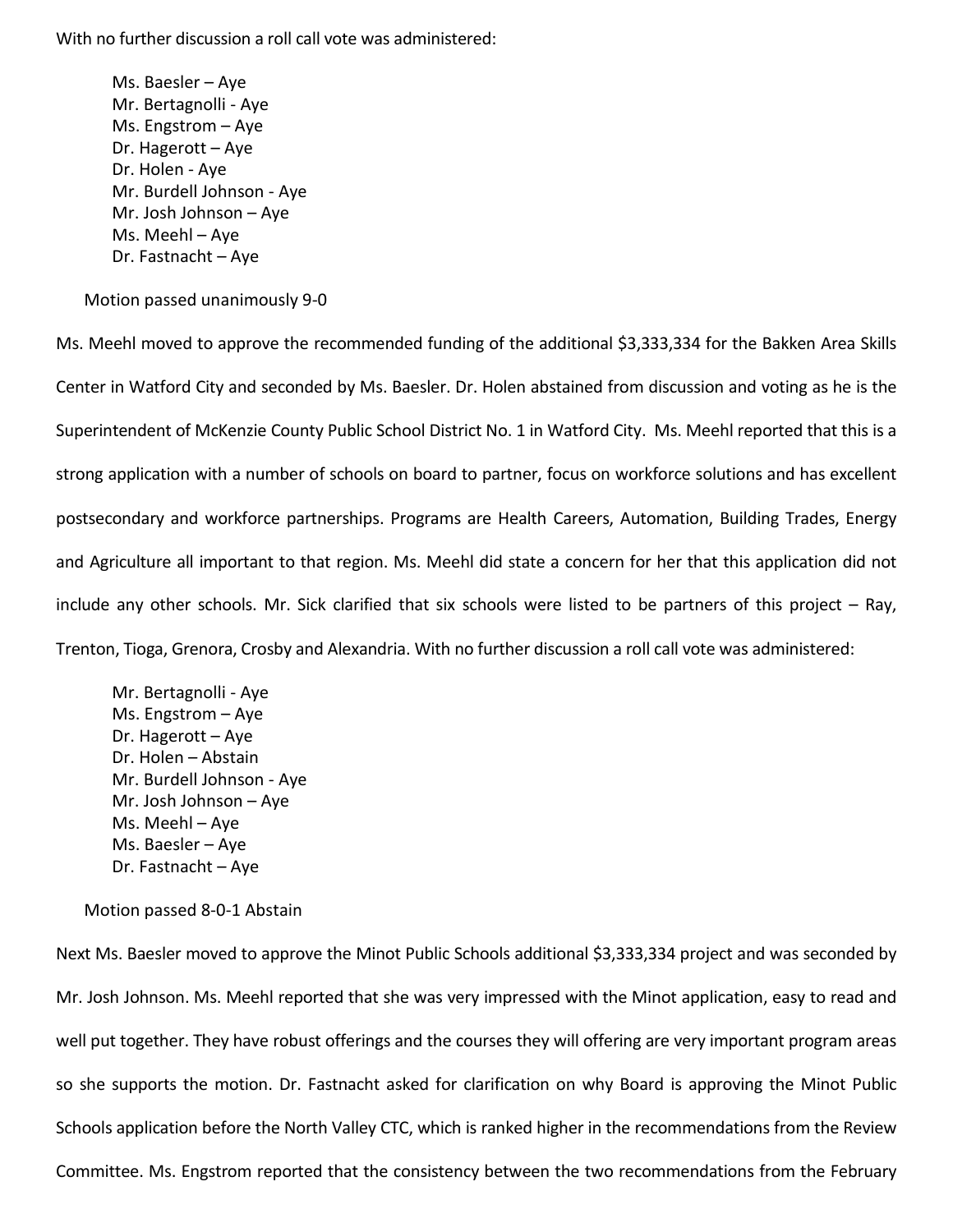14 meeting to the February 25 meeting and the presence of remaining questions after the Review Committee

discussions is her justification.

With no further discussion a roll call vote was administered:

Ms. Engstrom – Aye Dr. Hagerott – Aye Dr. Holen – Aye Mr. Burdell Johnson - Aye Mr. Josh Johnson – Aye Ms. Meehl – Aye Ms. Baesler – Aye Mr. Bertagnolli - Aye Dr. Fastnacht – Aye

Motion passed unanimously 9-0

Ms. Baesler then moved to approve the other project that didn't have discussion about projects or elements of it and that would be the Cass County Career and Technical Education Center in the Fargo-West Fargo area. The motion was seconded by Ms. Engstrom. Dr. Fastnacht asked if Board members are awarding grants to these top six applications based on the Review Committee not having dialogue about them during their meetings. Ms. Engstrom stated she is referring to not only where some applications were debated, but where the recommendation changed from the 14<sup>th</sup> meeting to the 25<sup>th</sup> meeting and that this left questions for this Board to answer through its own review process.

Discussion was then held on the ranking process that the Review Committee used. This Board did not ask the Review Committee to collect their individual rankings or average their rankings. The Committee unanimously voted twice to adopt the ranking they presented to the Board. It was asked by Dr. Holen if the Review Committee brought any formal actions back to the Board that they could not have consensus on and ask the Board to weigh in. Dr. Fastnacht replied that they did not. Dr. Holen clarified that this is more of the interpretation of individual Board members who listened to the recordings than what the Review Committee recommendations were. Dr. Holen asked for clarification from Mr. Sick what did the Committee have the most difficulty deciding on that they thought this board might have to weigh in on?

Ms. Hicks voiced that the Review Committee toiled in great length to fully fund projects versus partially funding projects. The Committee really grappled with whether to partially fund many applications as results of the February 14 meeting versus fully funding as much as they can which was from the February 25 meeting which Ms.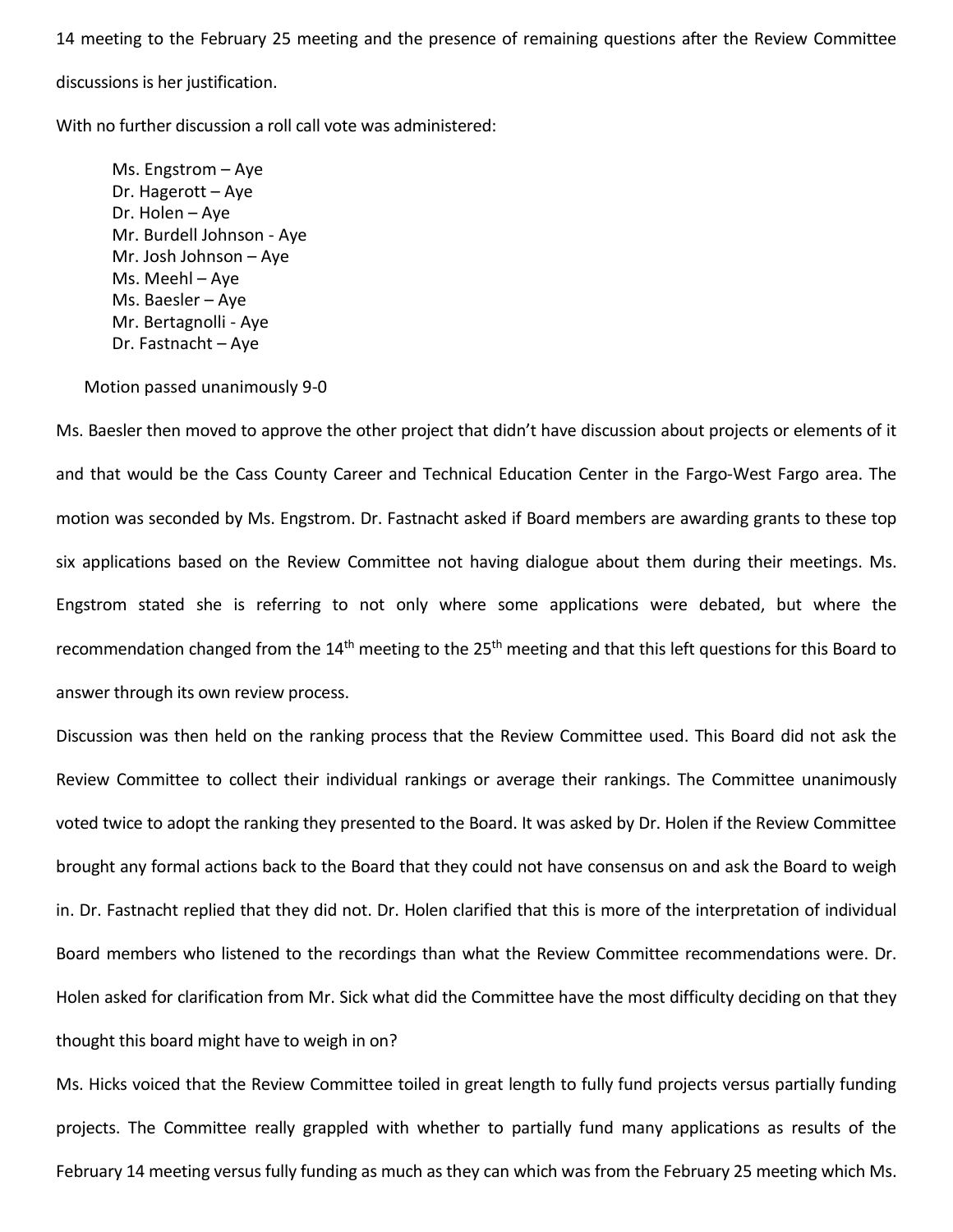Hicks feels is legally the difference between the two meetings. The first meeting was focusing on picking apart the applications and giving dollars with the mindset that some of the projects towards the lower end of the spectrum were smaller dollar amounts, whereas the second meeting was giving more weight to the ranking process and fully funding schools that ranked higher.

Dr. Holen stated he feels the Review Committee acted in good faith, this Board formed the Committee, they decided to unilaterally agree to a scoring rubric as their committee's own and he does not believe that they infringed on any of the legality or the intent of the scoring process.

Ms. Meehl reported that the Cass County CTE Center application includes very good and robust offerings in Health & Allied Health, Construction, IT and Communication Tech, Liberal Arts, Business Management and General Education, Manufacturing and Engineering, Ag and Transportation. It has rural school support, involves new construction and is in an area of high population growth. Ms. Meehl's concern is the liberal arts and general education portion, to what extent is funding supporting something other than CTE. Mr. Sick reported that there is a move nationwide to not be CTE versus general education but to merge efforts to strengthen the skills that students will gain.

With no further discussion a roll call vote was administered:

Dr. Holen – Aye Mr. Burdell Johnson - Aye Mr. Josh Johnson – Aye Ms. Meehl – Aye Ms. Baesler – Aye Mr. Bertagnolli – Aye Ms. Engstrom – Aye Dr. Hagerott – Aye Dr. Fastnacht – Aye

Motion passed unanimously 9-0

Dr. Fastnacht questioned if Board members wanted discussion on how they truly feel about fully funding versus partially funding projects. Ms. Engstrom referred to the grant guidance that specifically states partial grant approval may be made based on amount of secured match, unallowable expenses or available funds. Additionally in the Review Committee meetings it is stated that the request does not equal the amount that the Board has available, therefore, partial funding will be required at some point. She feels that the guidelines that the Board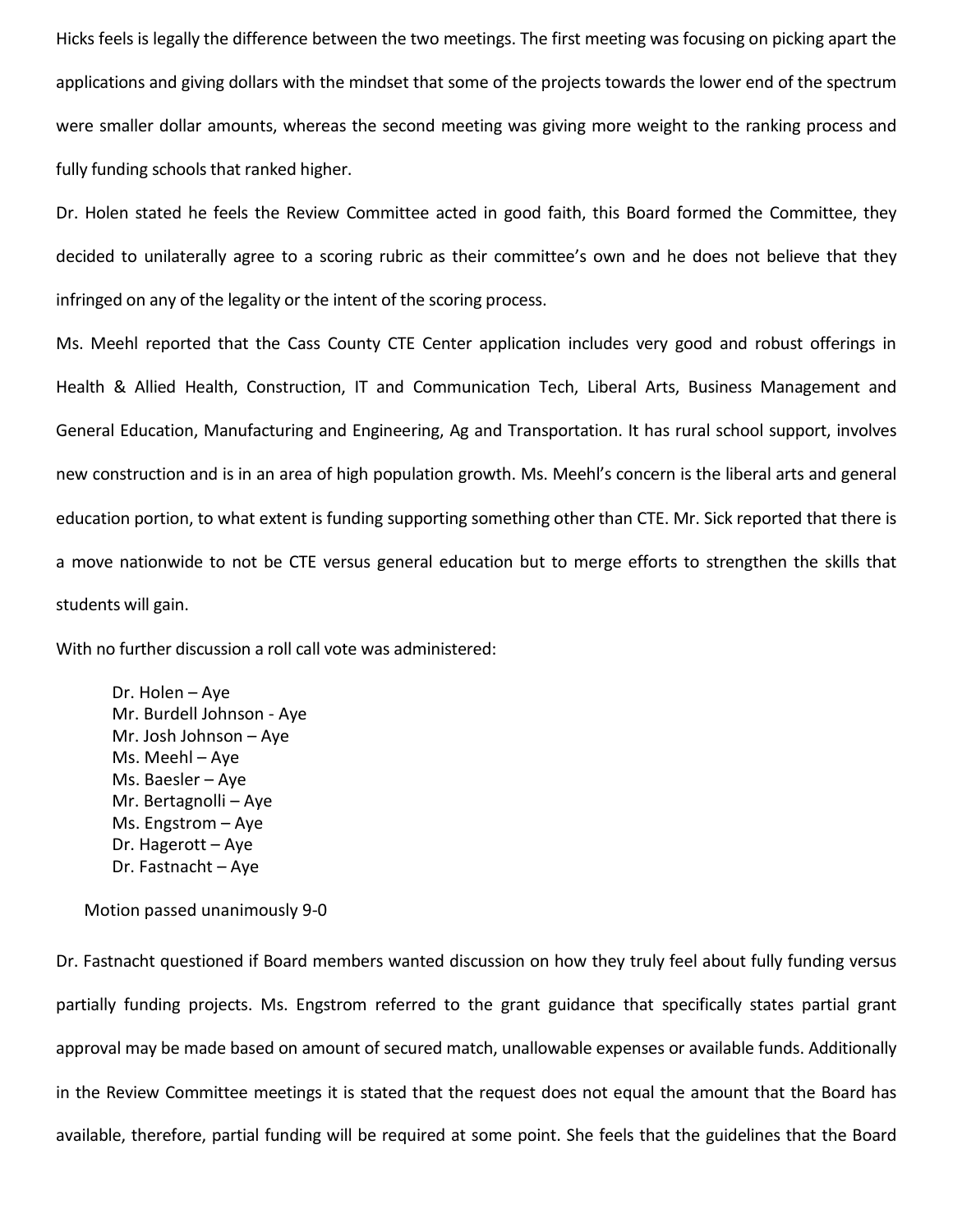has laid out should be followed.

Dr. Holen stated that he believed the intent of the Legislative Assembly and during the first meeting of the Review Committee, that fully funding projects was going to be a priority. He supports fully funding projects.

Ms. Baesler stated that she wants to be in contact with Joe Morrissette from OMB and the Office of Attorney General to seek guidance on what options the Board has to move forward with the remaining money.

Mr. Josh Johnson requested summarization of those application portion in question. Ms. Hicks referred the members to page 10 of meeting packet in the Committee Meeting minutes which specifically delineates the portions of the application that the Review Committee had questions on. Portions of applications that were considered for non-funding by the Review Team were from the Heart River application the New Salem, Glen Ullin and Beulah portions, North Valley CTC the Minto and Park River portions, Southeast Region the Lisbon and Hankinson portions and Bismarck Public Schools removing the middle school portion. The minutes also stated that discussion was then held on awarding funds for portions of applications that are single-district oriented or may not follow the legislative intent and that such application's scores would have been lowered to reflect this. Dr. Holen asked for clarification on which applications that were funded by the Review Committee that were not multi district in nature of which this Board wants to question their recommendation other than Williston. Ms. Engstrom stated that in review of the committee meetings, Bismarck Public Schools was questioned in terms of multi district. Ms. Meehl also stated concern that in the Bismarck application a large portion of the request is relating to the middle school renovation project and how that fits into long-term career and technical funding in North Dakota.

Warwick and Powers Lake applications also indicate that they were single districts and scored low because of that.

Mr. Sick was asked as Review Committee Chairperson to explain the committee's rational to their ranking. He explained that Warwick and Powers Lake both were truly a single district project according to their applications and lacked postsecondary workforce engagement. It isn't that this is not allowable but they lost preference points so it lowered them. Bismarck Public Schools application mentioned multiple schools but not school districts. The application states that the renovation is middle school and creating labs based on need but it does state that high school students would have access to those facilities and therefore the committee felt that it was allowable. Dr.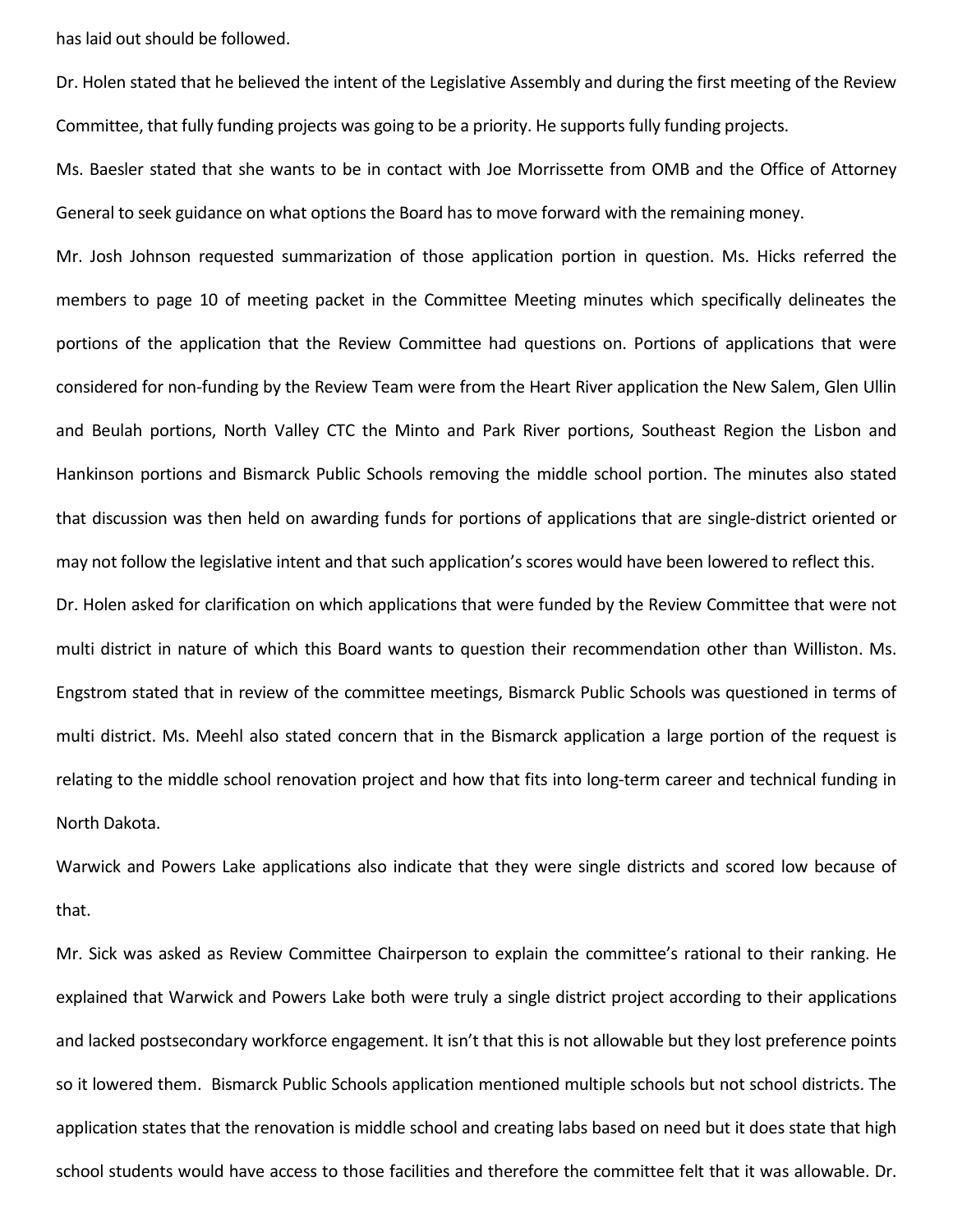Holen questioned if the multi district component of the Bismarck application reflected in the ranking. Mr. Sick reported that they were docked to 25 points out of a possible 30 for facility and governance. Dr. Holen asked for clarification as to what the Review Committee received that changed their minds on the middle school portion. Mr. Sick stated that the Review Committee took another look at their application and determined that high school students indeed had access to these facilities and voted to fully fund the project. Dr. Fastnacht reminded Board members that the ranking sheets are in the materials packet.

Discussion was held on what the next steps were that the Board wished to do. Ms. Hicks reminded Board members that they were appointed to this Board to make these hard decisions and that there is no century code about grant processes. Whatever process is decided the Board needs to agree on.

Dr. Fastnacht called for a 5-minute recess. With meeting going longer than scheduled, Ms. Hicks verified that Board members were staying so that the Board would have a quorum. Dr. Hagerott stated that he needed to leave for another meeting.

Dr. Fastnacht reconvened the meeting at 11:17 am

Dr. Fastnacht asked Board members how they would like to move forward.

Dr. Holen motioned to accept the grant review committee's recommendations for the grant awards as provided to us in this meeting information in the amounts of which they were recommended from February 25. The motion failed for lack of second. Ms. Meehl stated that she would like the Board to move forward and act on as much of this as the Board feels comfortable with today.

Ms. Meehl moved to approve the committee's recommendation to grant \$4,752,290 to the North Valley Career Tech Center project and was seconded by Ms. Baesler. Ms. Meehl highlighted the application stating that the programs offered will be Welding, Ag, Construction and Renovation, Precision Ag, Automation/Manufacturing and Food Processing. They are also adding some relatively modest dollar amounts to projects in outlying communities.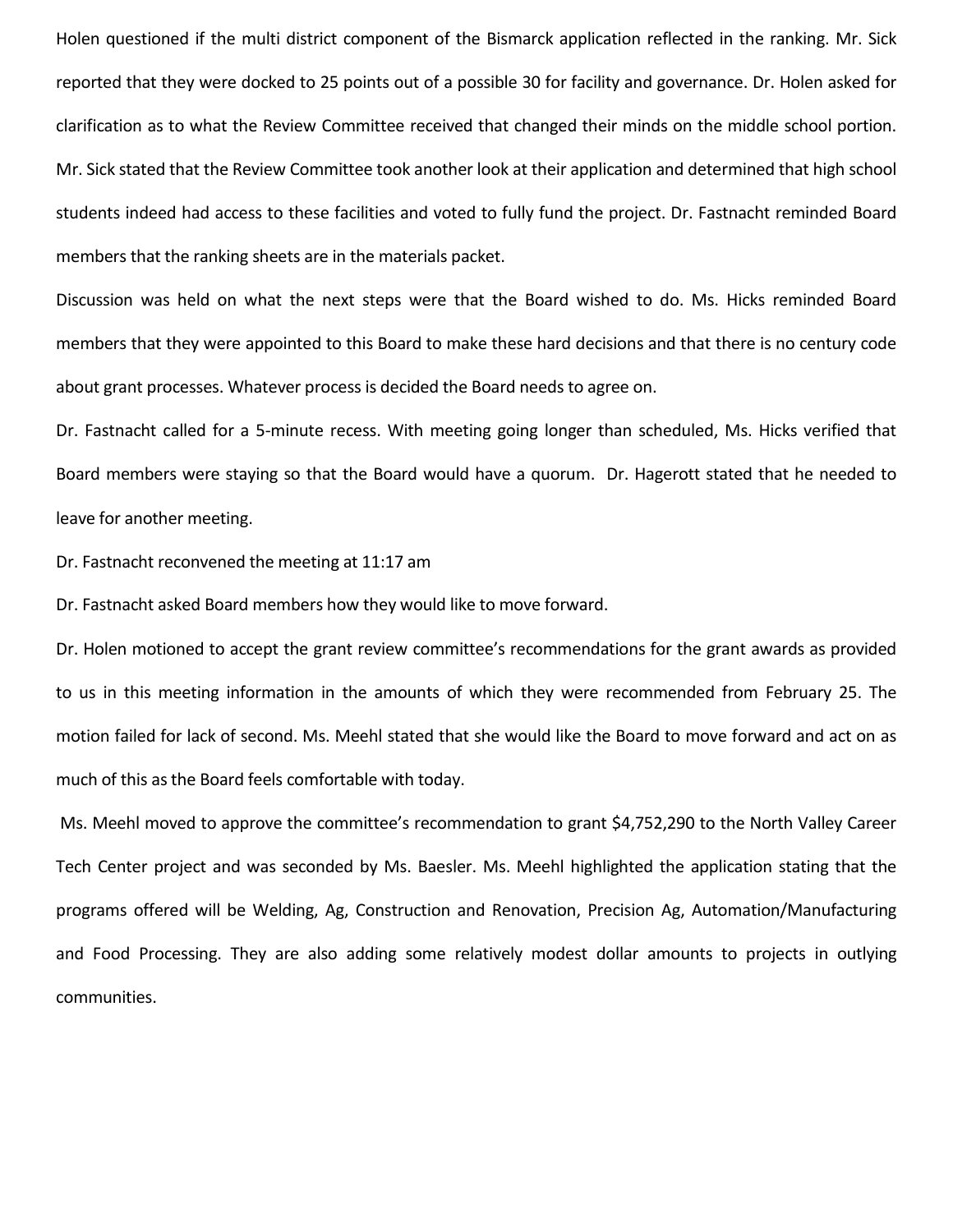Mr. Burdell Johnson - Aye Mr. Josh Johnson – Aye Ms. Meehl – Aye Ms. Baesler – Aye Mr. Bertagnolli – Aye Ms. Engstrom – Aye Dr. Holen – Aye Dr. Fastnacht – Aye

Motion passed 8-0-1 absent

Ms. Meehl then moved to approve the Williston Basin application from the Review Committee's recommendation

of a grant of \$10,000,000 and seconded by Ms. Engstrom.

Discussion was held about their eventual possible plans to merge with the Bakken Area Skills Center. Mr. Holen clarified that to avoid redundancy that Williston would provide services as a satellite site to help support regional school districts more in their immediate proximity but also be part of the regional larger center due to the large geographics in the northwest and growing population. With no further discussion a roll call vote was administered:

Mr. Josh Johnson – Aye Ms. Meehl – Aye Ms. Baesler – Aye Mr. Bertagnolli – Aye Ms. Engstrom – Aye Dr. Holen – Aye Mr. Burdell Johnson - Nay Dr. Fastnacht – Aye

Motion passed 7-1-1 absent

Ms. Baesler moved to fund the Heart River Career and Technical Education Center at \$8,508,740 aligned with the recommendations from the February 14 meeting. Ms. Hicks directed that since Dr. Fastnacht is involved with this application and will be abstained, that Ms. Meehl as Vice Chair of the Board will need to take over conducting the meeting at this point. Ms. Engstrom then seconded the motion. Dr. Holen questioned why the motion reduced the funding amount from the Review Committee recommendation. Ms. Baesler explained that she is using the amount provided from the February 14 committee meeting based on the meeting recordings and minutes that there was significant discussion among committee members and she feels more confident in the 14<sup>th</sup> meeting versus the 25<sup>th</sup> meeting.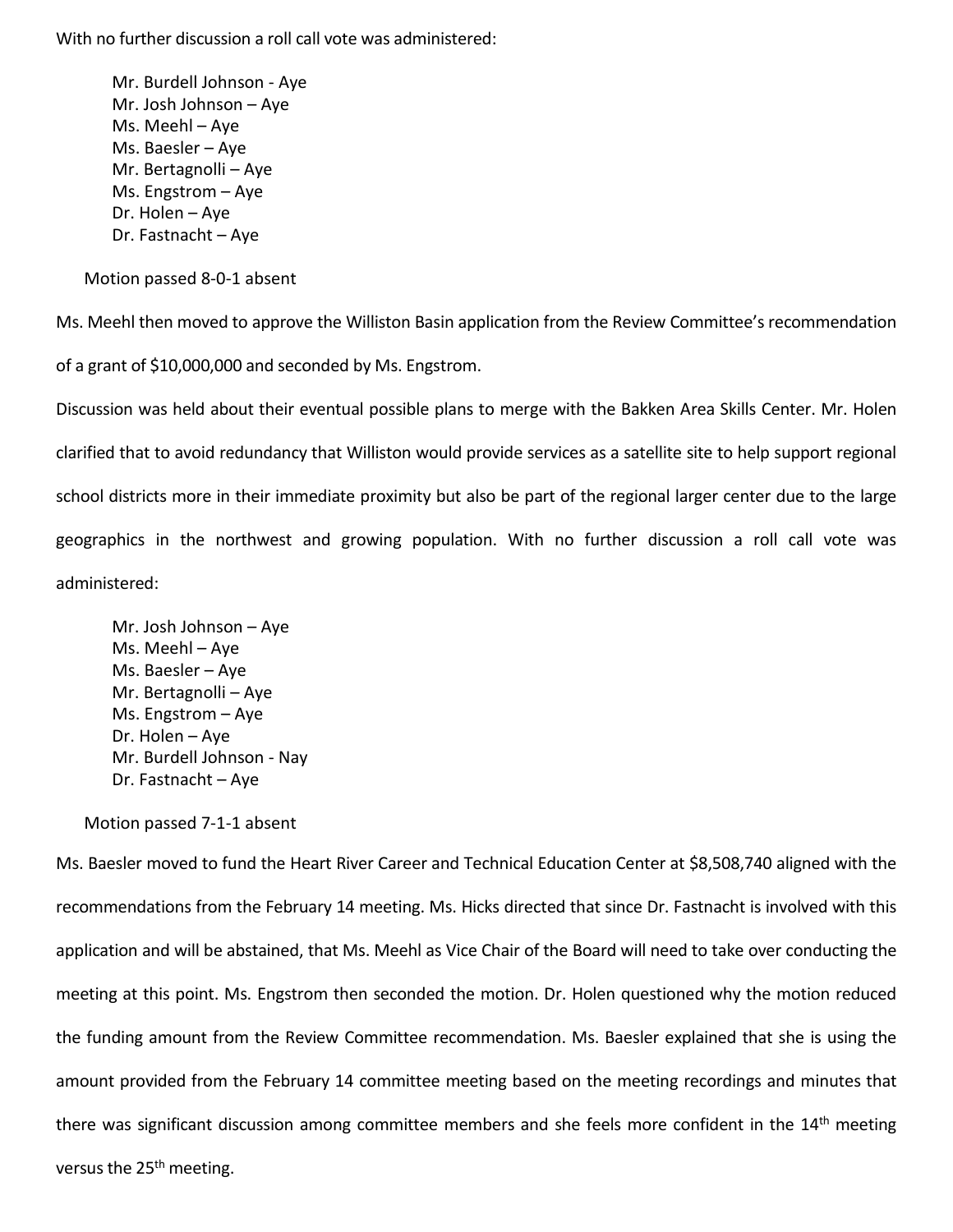Ms. Meehl stated that the Beulah expansion of an ag program, New Salem/Almont renovation of the ag program and ag program at a new Hebron facility as she understands that the Review Committee had originally removed them from the recommendation and they restored them on the 25<sup>th</sup>. She views this application as a center and supports fully funding the programs. Ms. Engstrom stated her rational for partial funding support is to potentially take some additional time to look at those pieces that were indeed in question throughout the Review Committee meetings. So, it may not be the final amount at this time but a minimal amount at this point in time. Dr. Holen asked for clarification on whether the conflicts out of the committee with this grant application were identified as having any issues that were specific to compliance or was it just to get money to those smaller lower

ranked projects. Mr. Sick reported that those portions were felt to be like the North Valley portions and that they

were more of a single district. With no further discussion a roll call vote was administered:

Ms. Baesler – Aye Mr. Bertagnolli – Aye Ms. Engstrom – Aye Dr. Holen – Nay Mr. Burdell Johnson - Nay Mr. Josh Johnson – Nay Ms. Meehl – Aye Dr. Fastnacht – Abstain

Motion passed 4-3-1 absent-1 abstain

Ms. Meehl returned the meeting to Dr. Fastnacht.

Mr. Josh Johnson moved to approve the funding for the Southeast Wahpeton Center following the recommendation from February 25 in the amount of \$2,979,975 and the basis for the recommendation fully funding that project regarding single versus multi district on the same basis that this Board is acted upon the application of North Valley. The motion was seconded by Ms. Meehl. Ms. Meehl stated that she is not on the board of the SERCTC but is on the board of a member school and asked Ms. Hicks if she should abstain from this vote. Ms. Hicks did recommend that since a school she is a board of will directly benefit from this she should abstain under 44-04-08. Ms. Meehl then withdrew her second motion and stated she will abstain from this vote. Ms. Baesler then seconded the motion.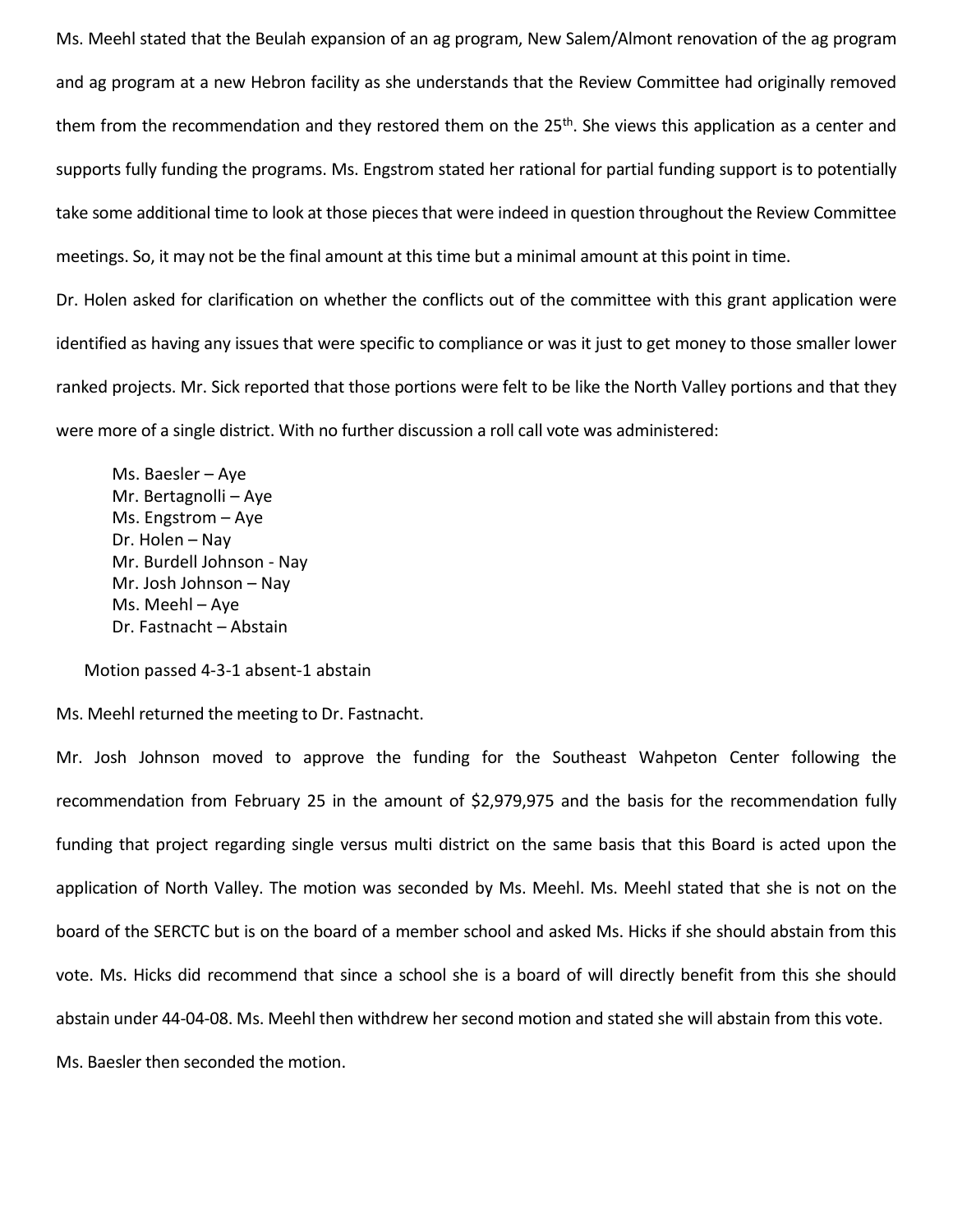Dr. Holen – Aye Mr. Burdell Johnson - Aye Mr. Josh Johnson – Aye Ms. Baesler – Aye Mr. Bertagnolli – Aye Ms. Engstrom – Aye Dr. Fastnacht – Aye Ms. Meehl – Abstain

Motion passed 7-0-1 absent-1 abstain

Ms. Meehl then motioned to reconsider the Heart River application. She apologized that she was trying to count votes and thought she was casting her vote that would allow the Board to maybe come back to the Heart River. Ms. Hicks reminded members that Dr. Fastnacht needs to abstain from any discussion with Heart River so Ms. Meehl needs to take over as Chairperson.

Ms. Meehl moved to reconsider the action by which the Board approved \$8,508,740 for Heart River and seconded by Ms. Baesler. Dr. Fastnacht handed the gavel to Ms. Meehl and stepped out of the room by choice. Mr. Josh Johnson stated the reasoning for his Nay was that this project is similar to Wahpeton and North Valley which were originally reduced in funding on the basis of singular versus multi district. With no further discussion a roll call vote was administered:

Mr. Bertagnolli – Aye Ms. Engstrom – Aye Dr. Holen – Aye Mr. Burdell Johnson - Aye Mr. Josh Johnson – Aye Ms. Baesler – Aye Ms. Meehl – Aye Dr. Fastnacht – Abstain

Motion passed 7-0-1 absent-1 abstain

Ms. Meehl turned the Chair back to Dr. Fastnacht. Ms. Meehl then moved to accept the recommendation of our committee to fund the Heart River CTE Center project at \$10,000,000 and was seconded by Dr. Holen. Chair was turned over to Ms. Meehl.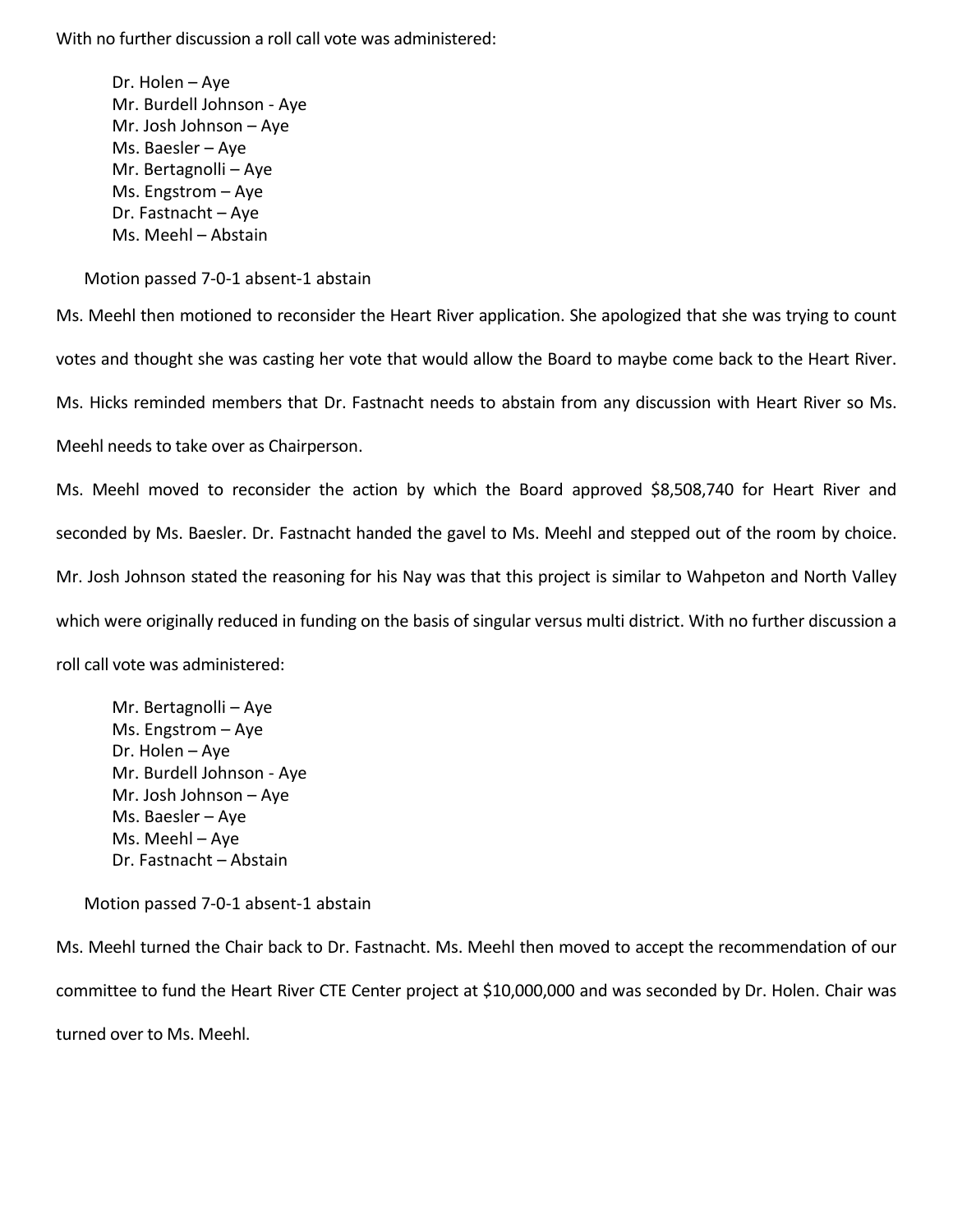Ms. Engstrom – Aye Dr. Holen – Aye Mr. Burdell Johnson - Aye Mr. Josh Johnson – Aye Ms. Baesler – Aye Mr. Bertagnolli – Aye Ms. Meehl – Aye Dr. Fastnacht – Abstain

Motion passed 7-0-1 absent-1 abstain

Ms. Meehl turned the Chair back to Dr. Fastnacht. Ms. Engstrom asked for clarification for the amount of funds remaining. Mr. Sick reported that starting originally with \$88,276,228 and decided so far is \$77,732,265, which left \$10,543,963 to allocate. Dr. Fastnacht continued to clarify that according to the ranking spreadsheet that leaves Bismarck, Devils Lake, James Valley, Valley City, Warwick, Powers Lake, Belcourt and Dunseith to address. Ms. Meehl moved to approve the two portions of the Bismarck project, the Bismarck Career Academy expansion and the Skills Trades Facility-East Bismarck and not include the middle school portion. Ms. Meehl asked for clarity as to the correct funding amounts for each. Dr. Fastnacht referred to page 4 and 5 in the material packet as to the breakout of the funding – Bismarck Career Academy Expansion – Medical Careers - \$460,610, Skills Trades Facility - \$4,911,593, and middle school and high school CTE Academy renovation at Hughes - \$4,515,315.

Ms. Meehl stated that the two components of the proposal that she proposes to approve are the Bismarck Career Academy expansion at \$460,610 and the skills trades facility in East Bismarck for \$4,911,593 for a total of \$5,372,203. Ms. Baesler seconded the motion.

Ms. Hicks questioned the Board if they feel that Mr. Josh Johnson should abstain from this discussion and vote since he is a member of the Valley City application and that any detraction of money from Bismarck will impact the application he is involved with. It was felt by members that Mr. Johnson would act as an unbiased State CTE Board member at this point just as he was when the Board was approving the first applications.

Discussion was held on the Bismarck application. Dr. Holen asked for clarification that the middle school portion of this project is being stricken based on principle and non-compliance with the guidelines that the Board set for the grant. Ms. Baesler stated that she felt the application did not meet the expectations of the preference point as set forth by the legislature of postsecondary secondary workforce. She commended the Bismarck application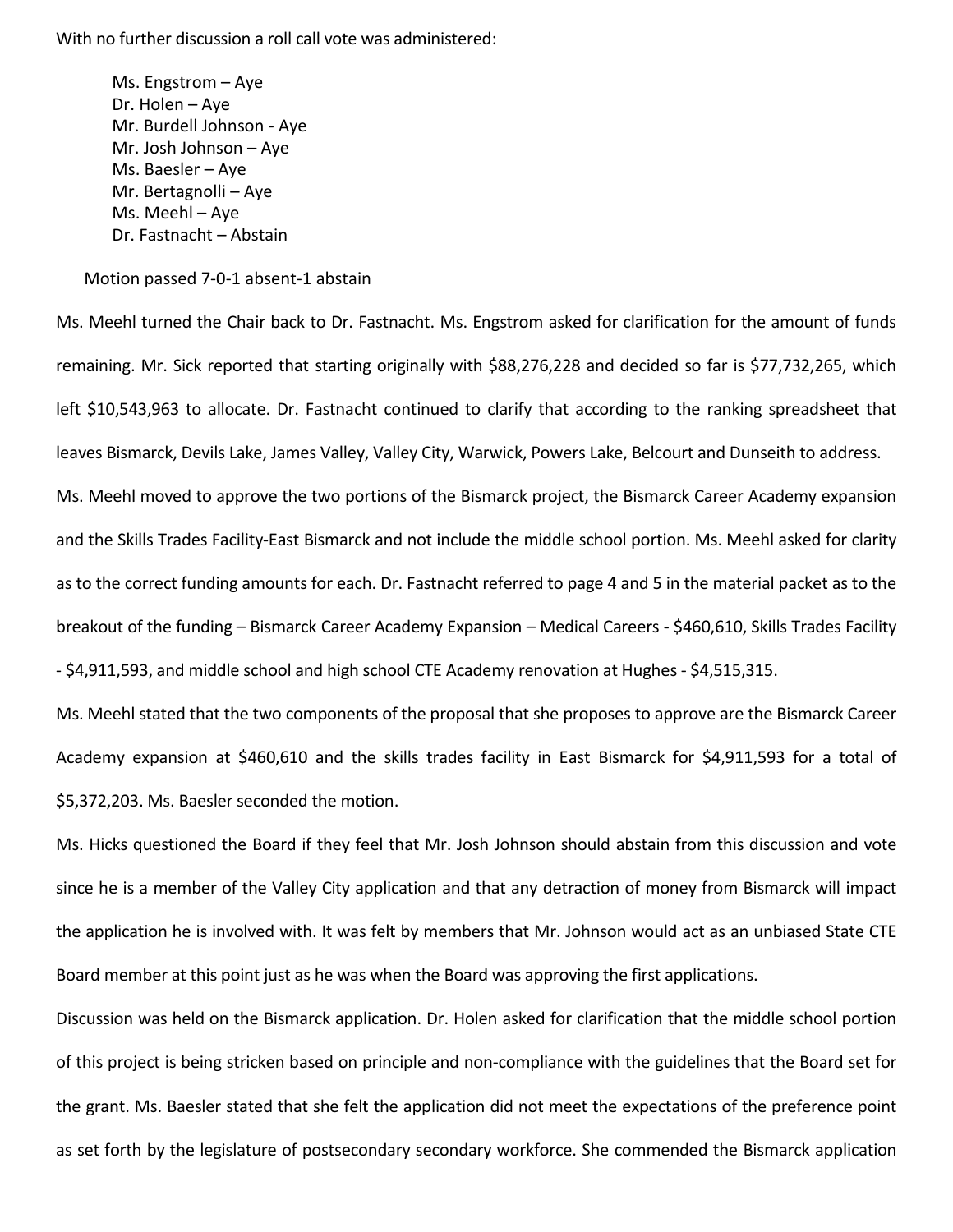and their ideas but that this is not within the scope of what this allocation of funds was to do.

Dr. Holen then asked Mr. Sick to clarify the committee's rationale as to why they viewed that project to be in compliance. Mr. Sick explained that in looking at the application it does state that valuable space would be available for middle school and high school students. Ms. Meehl reported that she reviewed the application and was impressed with it, but in the narrative, she senses that this is a middle school facility that high schoolers may have access to at times. It does not appear to be designed for high school and community programs such as the Board is accustomed to funding.

Ms. Engstrom questioned if the committee used the right of rejection clause to go back to Bismarck Public School to gain clarification on utilization of the facility. Ms. Hicks reminded the Board that they do have that option that if the Board has a question that is unable to be answered by either the materials given or by anyone's review of the packet. Mr. Sick reported that he did visit with administration from Bismarck and they directed him to page 8 of the application that it does include middle school and high school with access to the space and labs and therefore the committee's recommendation reflected that.

Dr. Holen stated that it is hard to put money towards middle school when the state does not reimburse middle school programming so why would this grant. Ms. Meehl asked Mr. Sick if any of the Review Committee felt that if this component was not funded would the other two parts of the grant request fall apart due to the pipeline to high school programs. Mr. Sick stated he didn't know if the committee discussed the project to that specific level. With no further discussion a roll call vote was administered:

Ms. Baesler – Aye Mr. Bertagnolli – Aye Ms. Engstrom – Aye Dr. Holen – Aye Mr. Burdell Johnson - Aye Mr. Josh Johnson – Nay Ms. Meehl – Aye Dr. Fastnacht – Nay

Motion passed 6-2-1 absent

Dr. Fastnacht reported that this leaves \$5,171,760. Ms. Baesler moved to approve the next on the list Lake Area Career and Technical Center for \$1,241,074 and seconded by Mr. Josh Johnson.

Dr. Holen asked for clarification as the scores drop dramatically after the top applications whether that is due to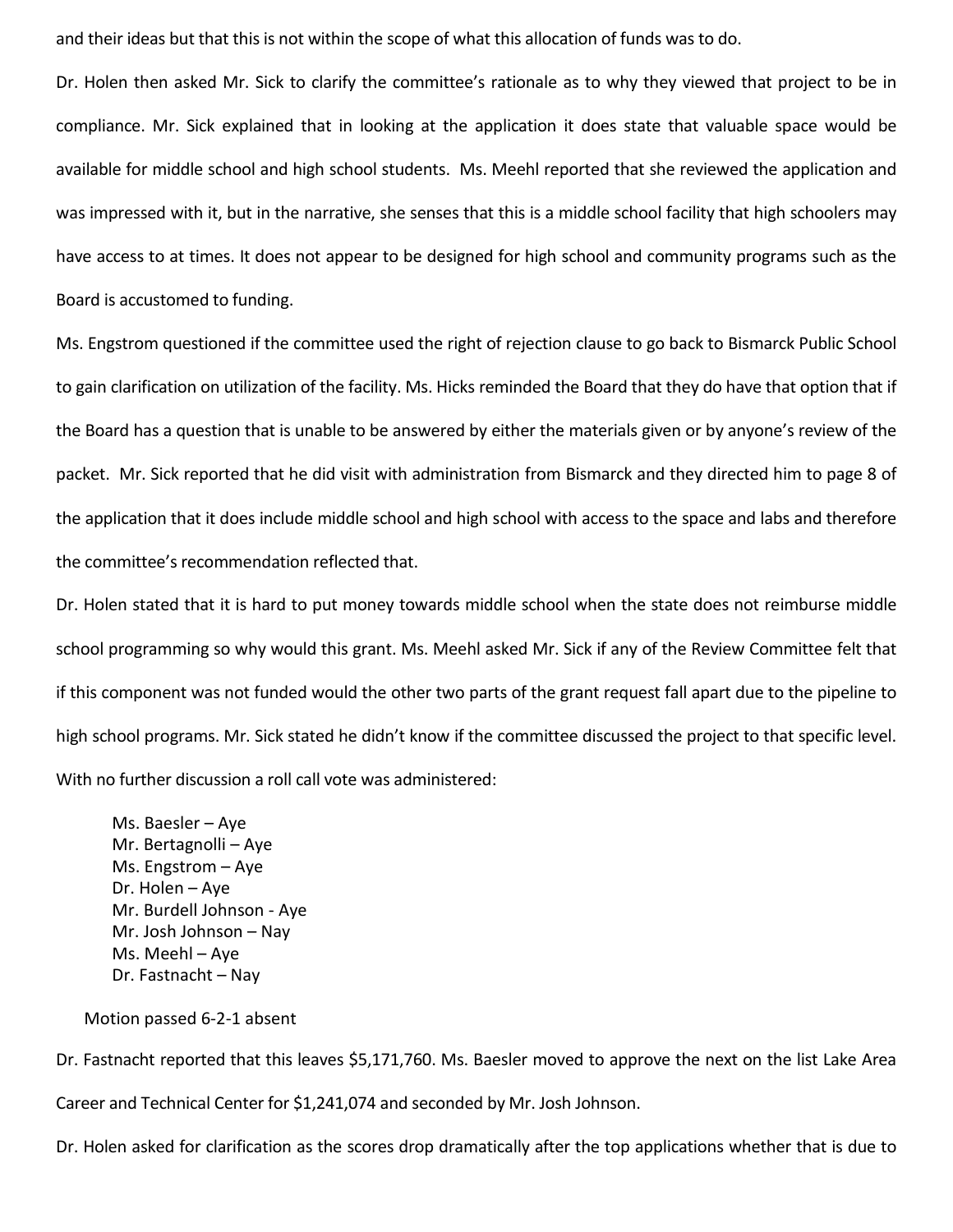quality of the application or were there concerns with those applications. Mr. Sick reported that the Lake Area project primarily impacts only one program and, therefore, scored lower. Dr. Fastnacht referred to the minutes from the February 25 meeting that this was discussed.

Ms. Meehl reiterated that although this is only an ag program they can be broadly based and a lot of skills that students need for life so she is in support of this motion. With no further discussion a roll call vote was administered:

Ms. Meehl – Aye Ms. Baesler – Aye Mr. Bertagnolli – Aye Ms. Engstrom – Aye Dr. Holen – Aye Mr. Burdell Johnson - Aye Mr. Josh Johnson – Aye Dr. Fastnacht – Aye

Motion passed 8-0-1 absent

Dr. Fastnacht asked for the next order of business. Mr. Josh Johnson moved to approve the James Valley application for \$798,700 and seconded by Ms. Meehl. Ms. Meehl stated that the James Valley project was good, it fit the needs assessment in the community and includes Building Trades and Health Careers including EMS which are very needed. With no further discussion a roll call vote was administered:

Mr. Burdell Johnson - Aye Mr. Josh Johnson – Aye Ms. Meehl – Aye Ms. Baesler – Aye Mr. Bertagnolli – Aye Ms. Engstrom – Aye Dr. Holen – Aye Dr. Fastnacht – Aye

Motion passed 8-0-1 absent

Dr. Fastnacht reported that there is \$3,131,986 left. Ms. Baesler moved to provide \$3,131,986 to the Sheyenne Valley Career and Technical Center and seconded by Mr. Burdell Johnson. Ms. Meehl stated that Sheyenne Valley offers programs for secondary students and their application demonstrated that they are partnering with area schools. Ms. Hicks clarified whether Mr. Josh Johnson will abstain from voting due to application involvement, and Mr. Josh Johnson confirmed that he would be abstaining. With no further discussion a roll call vote was administered: